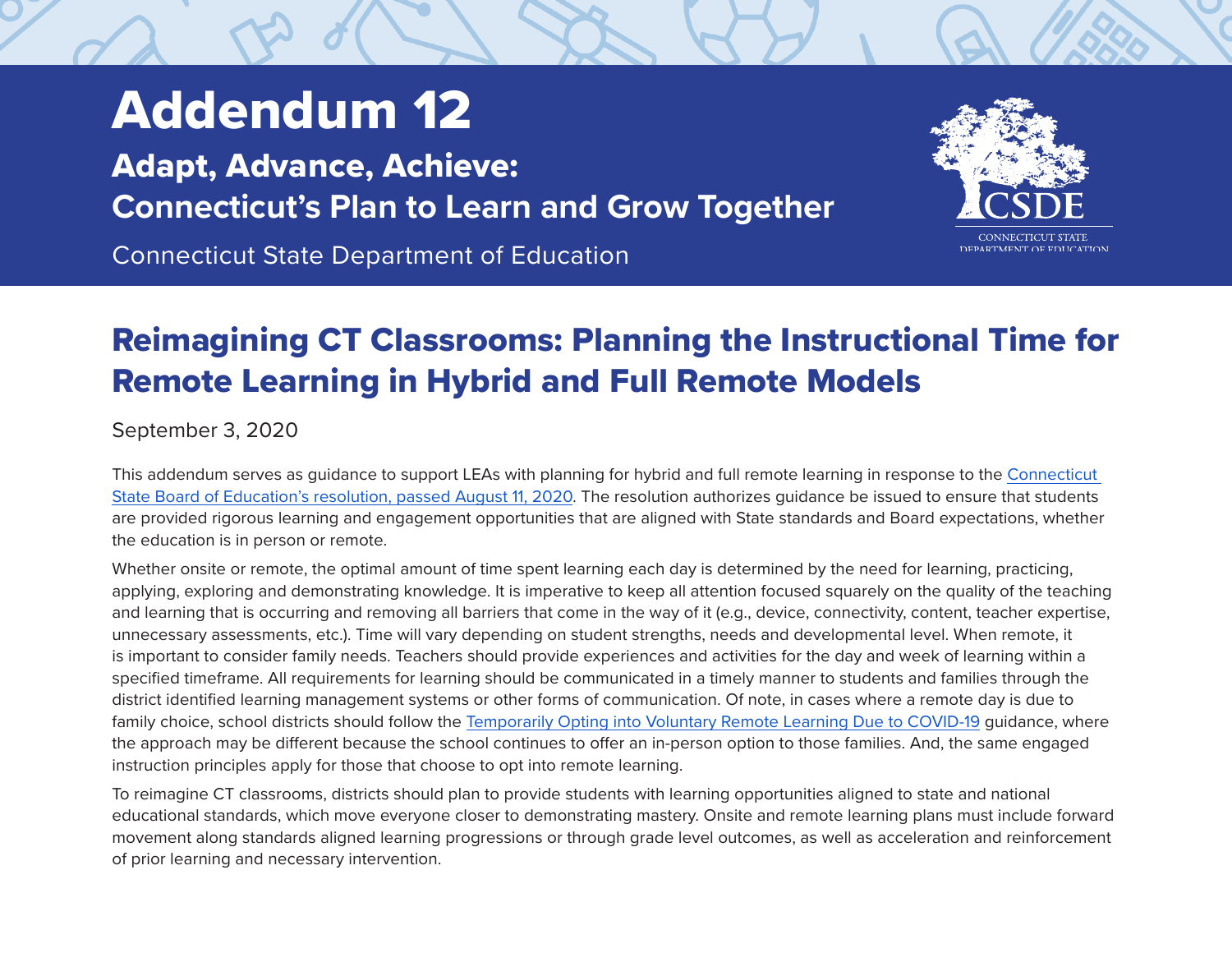It is important to set reasonable, yet rigorous expectations for remote and at-home learning. As families work through extended remote learning, the routines of learning can provide some stability and joy. To support planning for the instructional day, consider the [20 Plays](#page-10-0)  [for Virtual Learning chart on page 11](#page-10-0) and following guidance:

- 1. Communicate to parents the value and importance of their role in supporting virtual learning in a hybrid or remote setting.
- 2. Develop and implement communication channels for families to ensure two way communication and engagement.
- 3. Plan for all learners to be connected with an appropriate device (i.e., a tablet, laptop or desktop) and reliable internet connectivity, or ensure alternative learning activities are in place for all learners and families to engage.
- 4. Identify the essential learning targets, skills, and ideas students need to engage with while at home.
- 5. Outline routines for students and families to provide helpful structure. Keep it clear, simple and consistent. Be mindful to not overwhelm your staff and families with too many resources. Provide specific advice about when and how to use the materials you recommend. Maintaining teacher-to-student relationships is critical for connecting and engaging learners, delivering feedback, and demonstrating learning. The simplest solutions can be the most powerful (e.g., teacher-to-student phone calls).
- 6. Plan for consistency and flexibility. Suggest day-by-day schedules with recommended durations for activities (e.g., 10 minutes of math fluency) and clear and consistent routines. Consistency in structure of the remote learning day can support engagement and connectedness.
- 7. When planning for synchronous learning, consider the length of sessions, structure, and flexibility (e.g., web-based video, recordings). Daily contact between teachers and students (and/or caregiver) is key.
- 8. Prioritize the most important staff actions (PLCs, common planning) and consider what instructional routines need to be supported by a teacher directly (e.g., student discussion or feedback), determine what can be done independently, and how non-instructional staff can also help support families.
- 9. Consider the needs of all students, including English Language Learners and students with IEPs, to ensure goals and objectives are addressed. Plan ways for counselors, special education, related service providers" on this list (e.g., OT, PT) and language support teachers to collaborate virtually and engage with their students regularly. Create multiple and varied opportunities for students, families, and staff to connect with one another and provide feedback.
- 10. As physical distancing and extended remote learning continues, provide opportunities for caregivers, students and their siblings, and staff to engage with others socially, share their learning, and solve problems together. In addition, invite all stakeholders to share feedback on distance learning plans throughout the process.

\*Plan for Reimagining CT Classrooms for Continuous Learning p. 13. CSDE, 2020.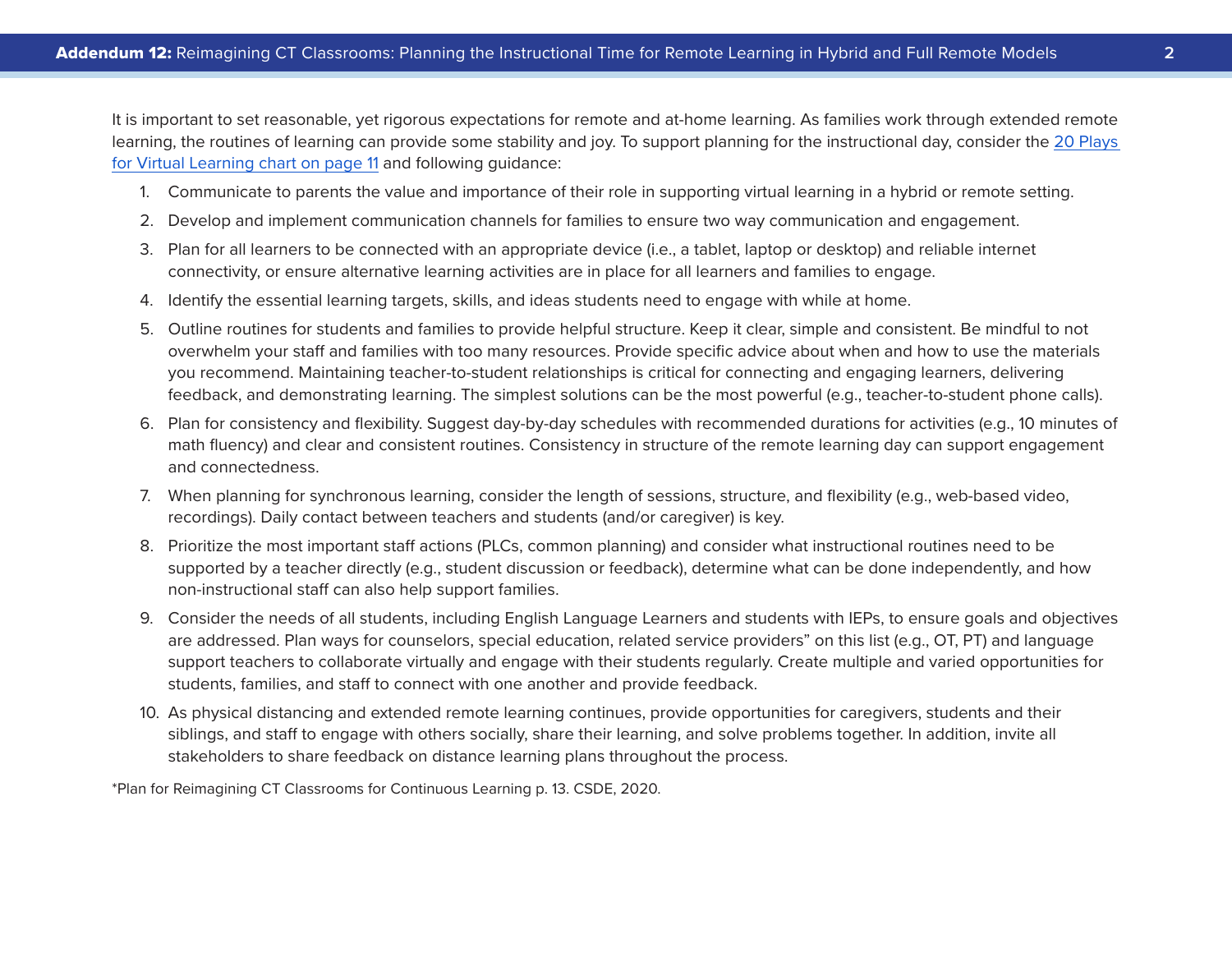### **The CSDE requires:**

Districts and schools should develop a **full** school day (approximately 6.50 Hours, including lunch) schedule to include age-appropriate engagement expectations for students; live daily contact between teachers and students (and/or caregiver); direct instruction (either synchronously or asynchronously); independent student work; opportunity for questions and feedback during teacher office hours. CSDE has previously recommended that hours of direct engaged learning should be 50% synchronous.

Length of the PK–12 remote instructional day of direct *engaged* learning should not be less than the allocated hours listed below:

| <b>Grade Band</b>      | Minimum Instructional Hours of Engaged Learning |
|------------------------|-------------------------------------------------|
| Elementary (PK-5, K-5) | 4.50 Hours                                      |
| Secondary (6–8, 9–12)  | 5.00 Hours                                      |

The additional time before, after, or between can be considered "flex time", similar to a typical in-person school day. The flex time before and after the allocated hours or periods for engaged learning can include, but is not limited to independent or small group learning opportunities that include reading, writing, performance-based tasks and activities, explorations, and social emotional experiences that develop transferable executive skills. Students with unfinished learning or in need of support, can use flex time to meet with their teacher(s).

Length of a public preschool program must be sufficient for the implementation of Free Appropriate Public Education (FAPE) in the Least Restrictive Environment (LRE) for students with Individualized Education Plans (IEP), as well as developmentally appropriate screen time and attention spans. Local Education Agencies (LEA) that receive funding from the Office of Early Childhood should check requirements for specific funding sources (e.g., Smart Start, School Readiness).

As a reminder, *new instruction* has to be delivered by appropriately certified, permitted, and/or authorized educators. This would include Long Term Substitutes, DSAPs, etc. Para-educators, tutors, etc., can **support** instruction under the supervision/direction of a certified educator, but cannot deliver new instruction themselves, regardless of in-person, hybrid or virtual.

Where Preschool is a half-day program, direct engaged learning should take place for 2.0 hours each day.

## **Attendance**

A student is considered to be "in attendance" if present at his/her assigned school, or an activity sponsored by the school (e.g., field trip), for at least half of the regular school day" (Connecticut State Board of Education, 2008).

For more information on planning the instructional time for remote learning and establishing structures and systems to support greater student/family participation in remote learning, please see the guidance documents titled Tracking Daily Attendance on Remote Days in 2020–21 and Supporting Student Attendance during Remote Learning.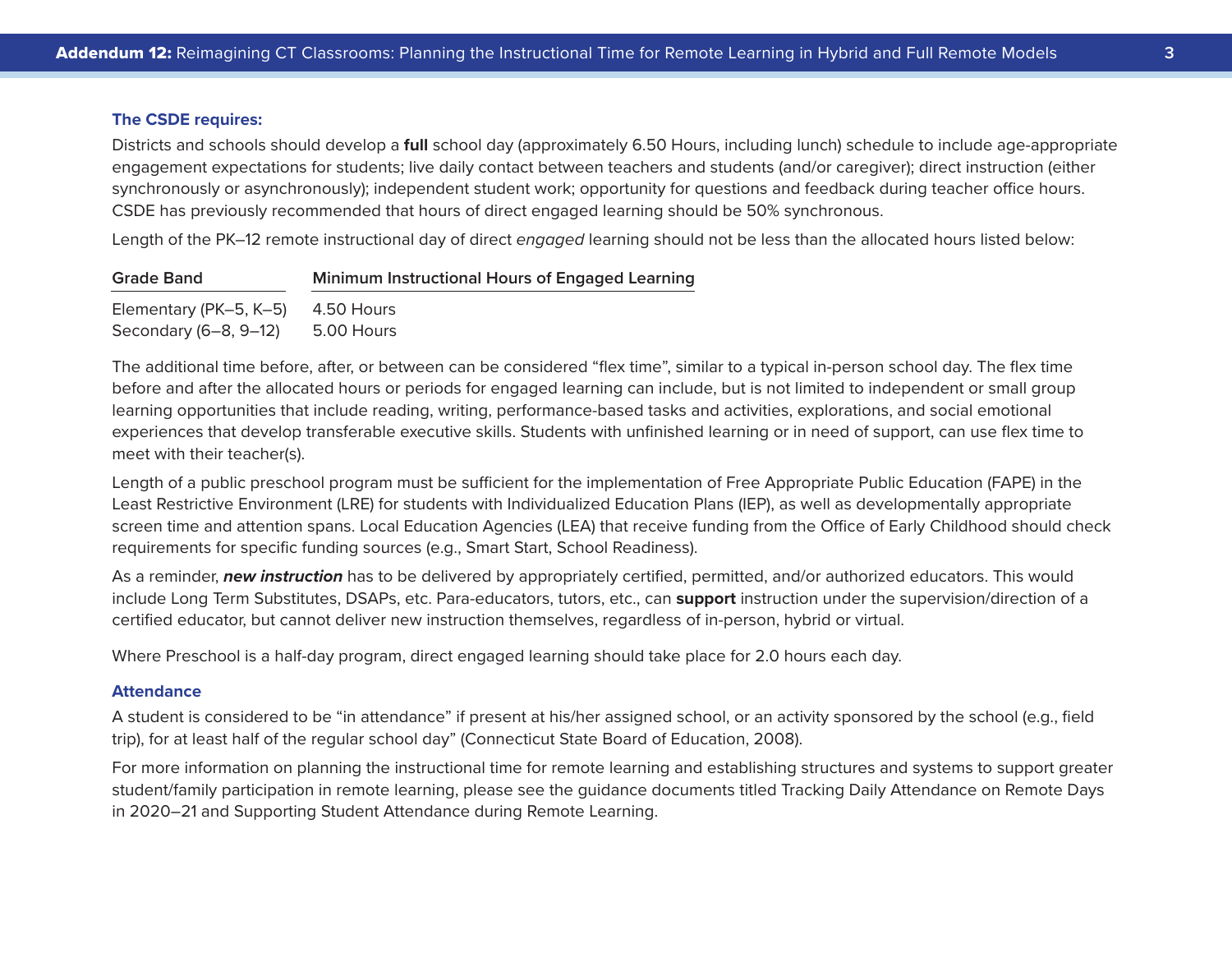## **Recommended Time Guidelines for Student Learning Based on Age in Remote Settings**

**The student day should be organized around content specific learning outcomes for each block or period. Schedules can provide structure and routine.** 

| <b>Elementary</b> |                                                                                                                                                                                                                                                                                                                                                                                                                                                                                                                                                                                                                                                                                                                                                                                                                                                                                                                                                                                                                                                                                                               |                                                                                                                                                                                                                                                                                                                                                                                          |                                                                                                                                                                                                                                                                                                                                                                                                                                                                                                                                     |  |
|-------------------|---------------------------------------------------------------------------------------------------------------------------------------------------------------------------------------------------------------------------------------------------------------------------------------------------------------------------------------------------------------------------------------------------------------------------------------------------------------------------------------------------------------------------------------------------------------------------------------------------------------------------------------------------------------------------------------------------------------------------------------------------------------------------------------------------------------------------------------------------------------------------------------------------------------------------------------------------------------------------------------------------------------------------------------------------------------------------------------------------------------|------------------------------------------------------------------------------------------------------------------------------------------------------------------------------------------------------------------------------------------------------------------------------------------------------------------------------------------------------------------------------------------|-------------------------------------------------------------------------------------------------------------------------------------------------------------------------------------------------------------------------------------------------------------------------------------------------------------------------------------------------------------------------------------------------------------------------------------------------------------------------------------------------------------------------------------|--|
| <b>Grade Band</b> | <b>Instructional Planning Decisions</b>                                                                                                                                                                                                                                                                                                                                                                                                                                                                                                                                                                                                                                                                                                                                                                                                                                                                                                                                                                                                                                                                       | <b>Considerations for Synchronous Learning</b>                                                                                                                                                                                                                                                                                                                                           | <b>Considerations for Asynchronous Learning</b>                                                                                                                                                                                                                                                                                                                                                                                                                                                                                     |  |
| Preschool         | Daily Learning Time:<br>30 minutes of direct instruction<br>Daily Learning time can include:<br>5-minute increments of hands-on activities<br>between instruction, imaginative play,<br>creative arts (fine motor), music and dance<br>(gross motor), physical fitness education<br>Early Childhood and Distance Learning for<br><b>Preschool Teachers</b><br><b>Sample Schedule</b><br>• 5 minutes: Daily Routines/Traditions<br>(review daily schedule, engage in<br>connection activities, review the calendar/<br>date, etc.; teachers can provide ideas that<br>overlap with familiar school routines)<br>• 5 minutes: Story Time<br>• 5 minutes: Brain Break (music and<br>movement; ideas provided by teacher)<br>• 5 minutes: Introduce new content (video<br>from teacher or instructed by caregiver)<br>• 10 minutes: Hands-on activity related to<br>content or story (activities provided by<br>teacher) Extra Suggestions for Extending<br>Learning<br>• 30-60 minutes of outdoor play<br>• 10-20 minutes of reading with family<br>(books of their choice)<br>• 90+ minutes of imaginative play | Daily routine check-in<br>Small group synchronous sessions<br>that lend themselves to a whole group<br>learning experience<br>• Facilitated small group discussion<br>• Whole group lessons, call and<br>response, sing along (with or without<br>teacher colleagues)<br>• Livestream educational content,<br>sessions for interaction, collaboration,<br>feedback and recap of learning | • Recorded video with instructions<br>created by teachers familiar to students<br>or from approved digital tools<br>Recorded or self-guided brain breaks<br>Digital Tools that support extended<br>opportunities to engage in brain breaks<br>or self-regulation exercises<br>• Provide meaningful alternatives to<br>screen time with lessons or tasks that<br>extend the learning outcomes from a<br>virtual lesson (i.e., using materials in the<br>home to practice sorting, sequencing,<br>saying or signing number sequence). |  |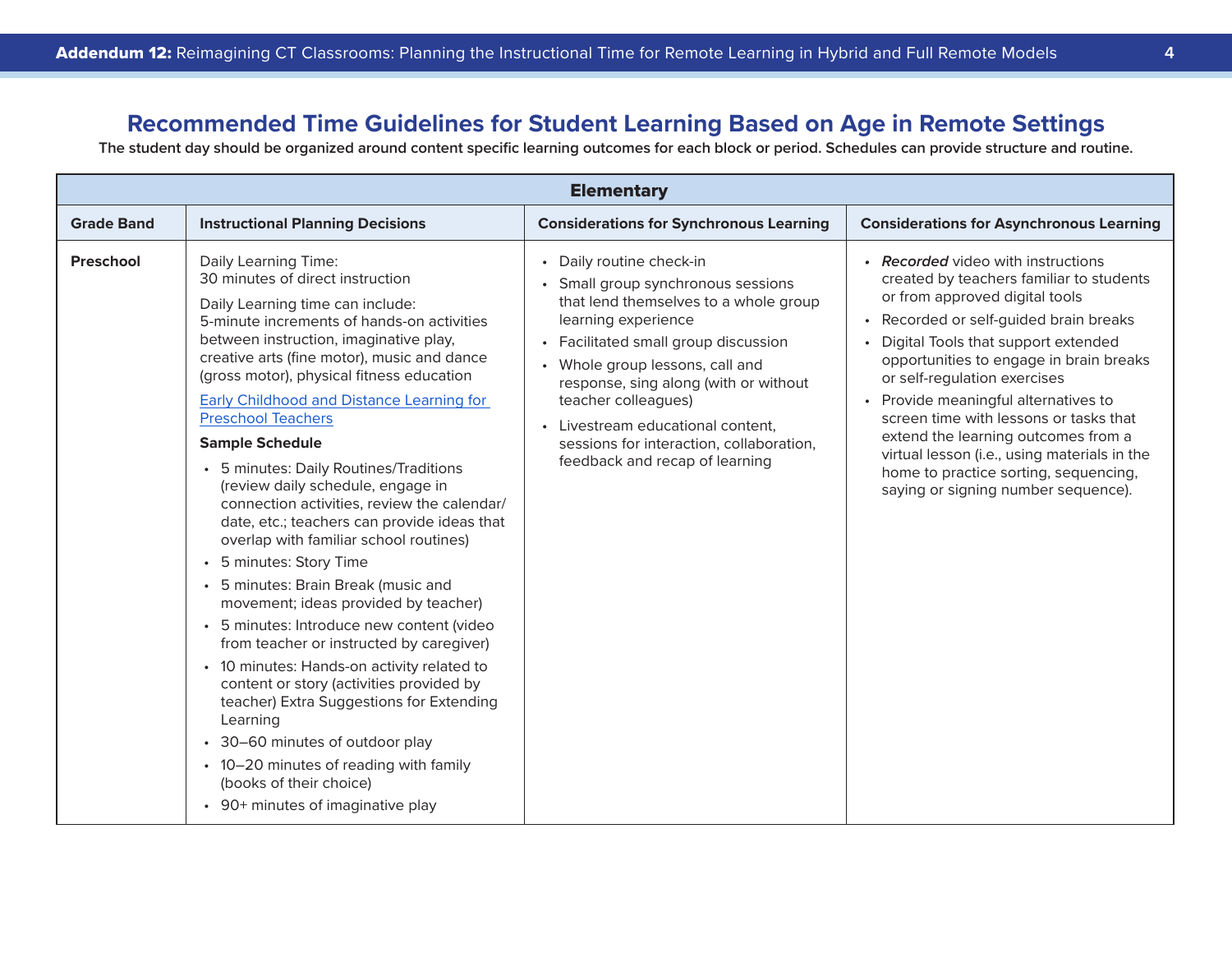| <b>Elementary</b> |                                                                                                                                                                                                                                                                                                                                                                                                                                                                                                                                                                                                                                                                                                                                                                                                                                                                                                                                                                                                                                                                                                            |                                                                                                                                                                                                                                                                                     |                                                                                                                                                                                                                                                                                                                                           |
|-------------------|------------------------------------------------------------------------------------------------------------------------------------------------------------------------------------------------------------------------------------------------------------------------------------------------------------------------------------------------------------------------------------------------------------------------------------------------------------------------------------------------------------------------------------------------------------------------------------------------------------------------------------------------------------------------------------------------------------------------------------------------------------------------------------------------------------------------------------------------------------------------------------------------------------------------------------------------------------------------------------------------------------------------------------------------------------------------------------------------------------|-------------------------------------------------------------------------------------------------------------------------------------------------------------------------------------------------------------------------------------------------------------------------------------|-------------------------------------------------------------------------------------------------------------------------------------------------------------------------------------------------------------------------------------------------------------------------------------------------------------------------------------------|
| <b>Grade Band</b> | <b>Instructional Planning Decisions</b>                                                                                                                                                                                                                                                                                                                                                                                                                                                                                                                                                                                                                                                                                                                                                                                                                                                                                                                                                                                                                                                                    | <b>Considerations for Synchronous Learning</b>                                                                                                                                                                                                                                      | <b>Considerations for Asynchronous Learning</b>                                                                                                                                                                                                                                                                                           |
| $K-2$             | Daily Learning Time:<br>5- to 20-minute time spans, a total of 4.5<br>hours each day<br>Daily learning time can include:<br>• Phonological Awareness/Phonics/Word<br>Study (recommended to occur every day)<br>• Reading<br>• Writing<br>• Math<br>• Science/Social Studies (integrated with<br>writing) (can alternate)<br>• Online engagement can include<br>- word study<br>$-$ reading<br>- interactive read aloud<br>- math fluency and demonstration<br>• Focused/Themed-based Small-Group<br>• Offline or downloadable activities,<br>performance tasks and challenges<br>• Lunch (off video)<br>• Electives: P.E., art, music, Library Science/<br><b>Digital Literacy</b><br>- Social-Emotional Learning<br>- Daily Check in/Check out<br>(e.g., Wellness Wednesday<br>• Small Group/Circle Time/Classroom<br><b>Community Meetings</b><br>Elevating the mini-lesson structure by<br>recording each session and posting in a<br>common platform i.e., learning management<br>system, can support equity in access and<br>opportunity for learning, as well as self-paced<br>learning when needed. | Daily Routine Check-in<br>Small group synchronous sessions<br>that lend themselves to a whole group<br>learning experience<br>Facilitated small group discussion<br>• Livestream educational content,<br>sessions for interaction, collaboration,<br>feedback and recap of learning | • Daily Recorded Routine Check-in<br>Recorded video with instructions and<br>or models for thinking, questioning or<br>developing a plan for the concept being<br>presented<br>• Recorded or self-guided brain breaks<br>• Digital tools that support extended<br>opportunities to engage in brain breaks<br>or self-regulation exercises |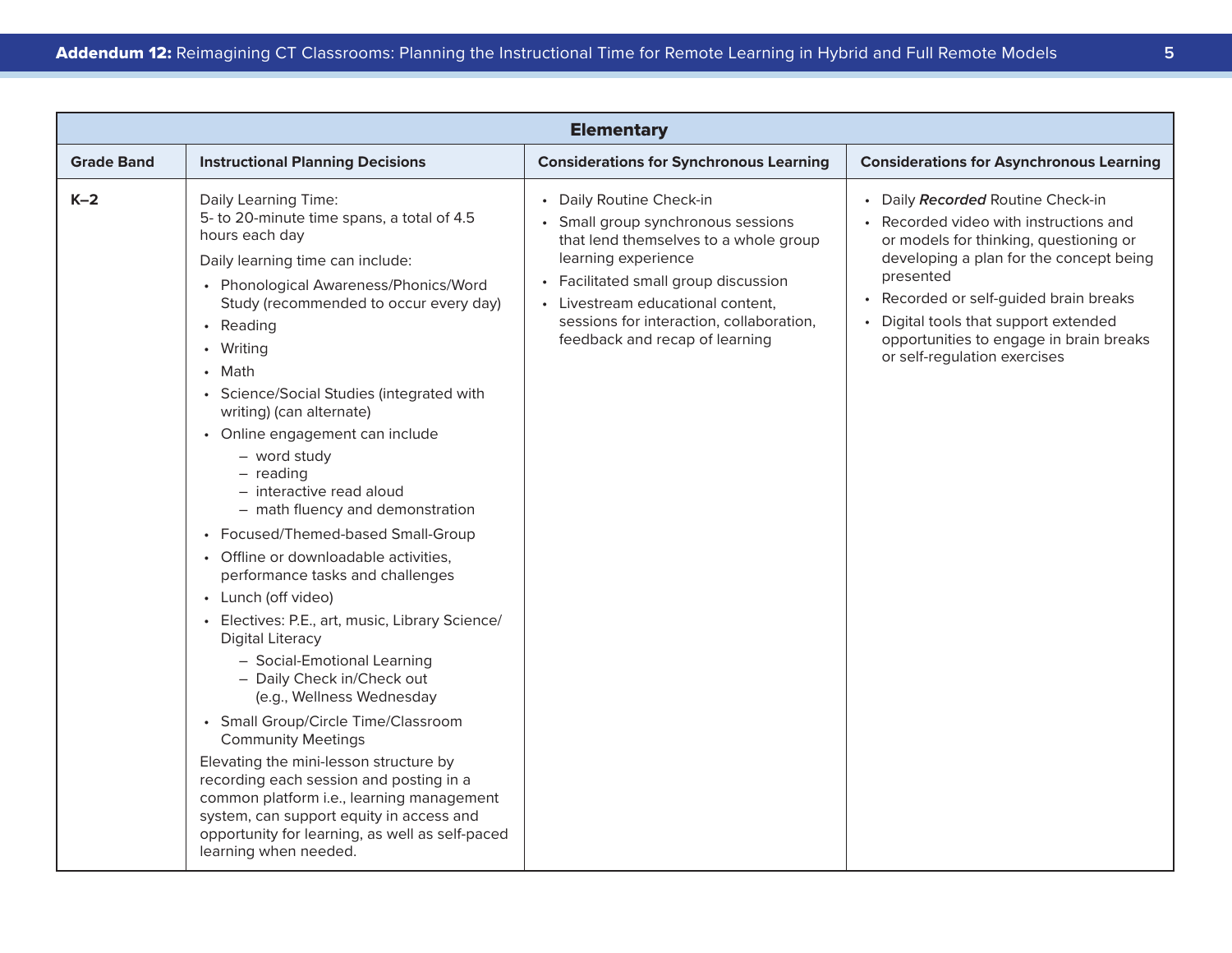| <b>Elementary</b> |                                                                                                                                                                                                                                                                                                                                                                                                                                                                                                                                                                                                                                                                                                                                                                                                                                                                                                                                                                                                                                                                                                                                          |                                                                                                                                                                                                                                                                                                                                                   |                                                                                                                                                                                                                                                                                                                                                                                                         |  |
|-------------------|------------------------------------------------------------------------------------------------------------------------------------------------------------------------------------------------------------------------------------------------------------------------------------------------------------------------------------------------------------------------------------------------------------------------------------------------------------------------------------------------------------------------------------------------------------------------------------------------------------------------------------------------------------------------------------------------------------------------------------------------------------------------------------------------------------------------------------------------------------------------------------------------------------------------------------------------------------------------------------------------------------------------------------------------------------------------------------------------------------------------------------------|---------------------------------------------------------------------------------------------------------------------------------------------------------------------------------------------------------------------------------------------------------------------------------------------------------------------------------------------------|---------------------------------------------------------------------------------------------------------------------------------------------------------------------------------------------------------------------------------------------------------------------------------------------------------------------------------------------------------------------------------------------------------|--|
| <b>Grade Band</b> | <b>Instructional Planning Decisions</b>                                                                                                                                                                                                                                                                                                                                                                                                                                                                                                                                                                                                                                                                                                                                                                                                                                                                                                                                                                                                                                                                                                  | <b>Considerations for Synchronous Learning</b>                                                                                                                                                                                                                                                                                                    | <b>Considerations for Asynchronous Learning</b>                                                                                                                                                                                                                                                                                                                                                         |  |
| $3-5$             | Daily Learning Time: 20-30-minute time<br>spans, a total of 4.5 hours each day<br>Daily learning time can include:<br>• School-Wide Morning Message/Daily<br>Check in<br>• ELA/Reading /Writing<br>• Math<br>• Social Studies (integrated with writing)<br>(can alternate with Science)<br>• Science<br>• Online engagement to include discussion<br>threads, collaboration and creation of<br>learning<br>• Focused/Themed-based Small-Group<br>• Flex Time<br>• Offline or downloadable activities,<br>performance tasks and challenges<br>• Lunch (off video)<br>· Electives: P.E., art, music, instrumental,<br>Library Science/Digital Literacy<br>• Social-Emotional Learning<br>- Daily Check-in/Check-out<br>(e.g., Wellness Wednesday)<br>- Small Group/Circle Time/Classroom<br><b>Community Meetings</b><br>- Class Dismissal (to provide structure<br>and routine)<br>Elevating the mini-lesson structure by<br>recording each session and posting in a<br>common platform i.e., learning management<br>system, can support equity in access and<br>opportunity for learning, as well as self-paced<br>learning when needed. | • Daily Routine Check-in<br>Homeroom Mindfulness facilitated by<br>teacher or team<br>• Small group synchronous sessions<br>that lend themselves to a whole group<br>learning experience<br>• Facilitated small group discussion<br>Livestream educational content,<br>sessions for interaction, collaboration,<br>feedback and recap of learning | • Daily Recorded Routine Check-in<br>• Homeroom Mindfulness facilitated by<br>teacher or team<br>• Recorded video with instructions and<br>or models for thinking, questioning or<br>developing a plan for the concept being<br>presented<br>• Recorded or self-guided brain breaks<br>• Digital tools that support extended<br>opportunities to engage in brain breaks<br>or self-regulation exercises |  |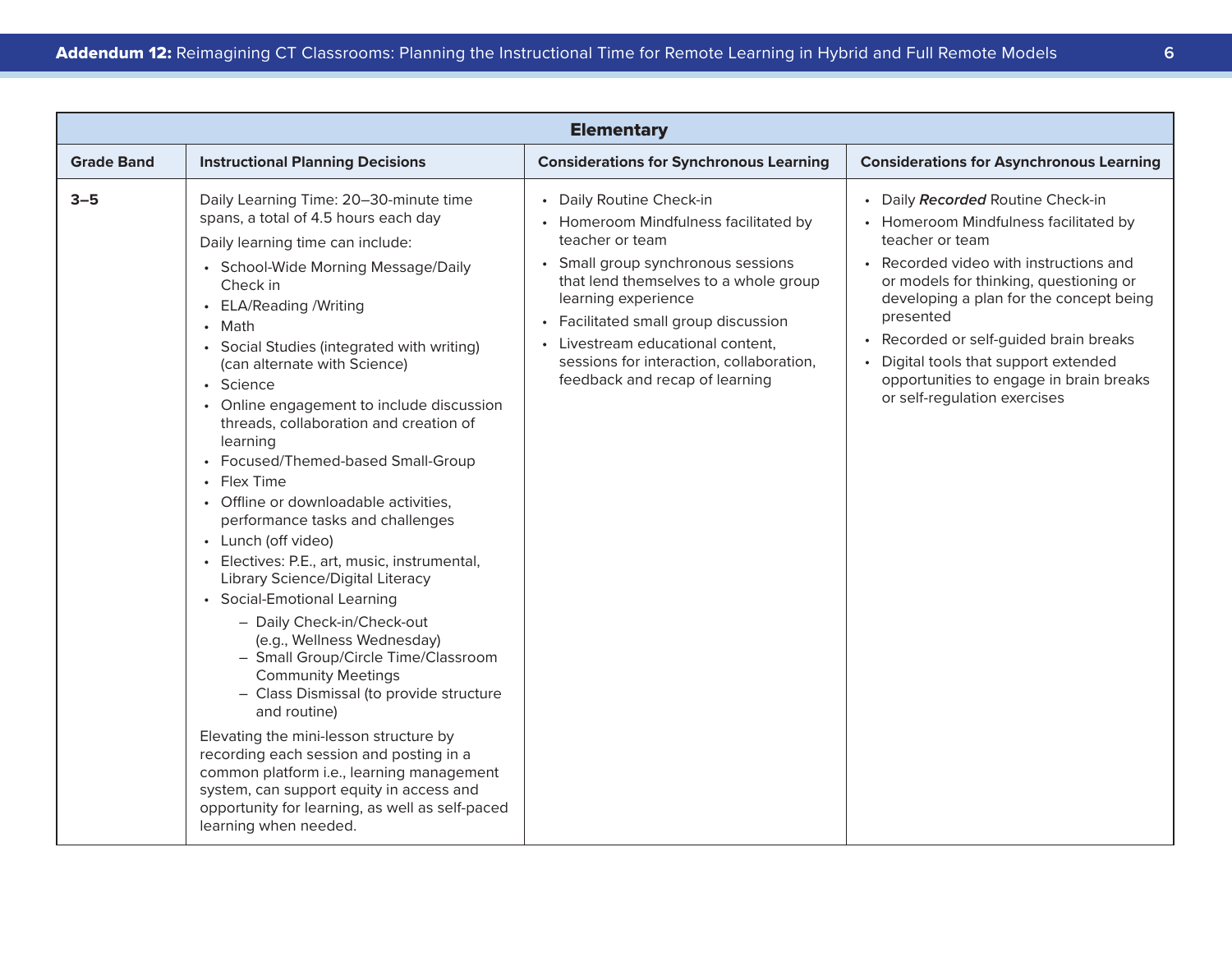| <b>Secondary</b>     |                                                                                                                                                                                                                                                                                                                                                                                                                                                                                                                                                                                                                                                                                                                                                                                                                                                                                                                                                                                                                                                                                                                                                                                     |                                                                                                                                                                                                                                                                                                                                                                                                           |                                                                                                                                                                                                                                                                                                                                                                                                                                                                                                                                                                                                                                          |
|----------------------|-------------------------------------------------------------------------------------------------------------------------------------------------------------------------------------------------------------------------------------------------------------------------------------------------------------------------------------------------------------------------------------------------------------------------------------------------------------------------------------------------------------------------------------------------------------------------------------------------------------------------------------------------------------------------------------------------------------------------------------------------------------------------------------------------------------------------------------------------------------------------------------------------------------------------------------------------------------------------------------------------------------------------------------------------------------------------------------------------------------------------------------------------------------------------------------|-----------------------------------------------------------------------------------------------------------------------------------------------------------------------------------------------------------------------------------------------------------------------------------------------------------------------------------------------------------------------------------------------------------|------------------------------------------------------------------------------------------------------------------------------------------------------------------------------------------------------------------------------------------------------------------------------------------------------------------------------------------------------------------------------------------------------------------------------------------------------------------------------------------------------------------------------------------------------------------------------------------------------------------------------------------|
| <b>Grade Band</b>    | <b>Instructional Planning Decisions</b>                                                                                                                                                                                                                                                                                                                                                                                                                                                                                                                                                                                                                                                                                                                                                                                                                                                                                                                                                                                                                                                                                                                                             | <b>Considerations for Synchronous Learning</b>                                                                                                                                                                                                                                                                                                                                                            | <b>Considerations for Asynchronous Learning</b>                                                                                                                                                                                                                                                                                                                                                                                                                                                                                                                                                                                          |
| <b>Middle School</b> | Daily Learning Time: 5.00 total hours a day<br>for all classes<br>Recommend time:<br>• 30 minutes for each class period - middle<br>school<br>• After 15 minutes, strongly recommend<br>students get up to move in their remote<br>learning space<br>Daily learning time can include (can be<br>adjusted based on block or rotating period<br>schedule):<br>• Reading, responding and reflection<br>• Writing<br>• Math<br>• Science<br>• Social Studies<br>• Electives<br>• Recorded mini-lessons and demonstrations<br>• Offline or downloadable activities,<br>performance tasks and challenges<br>• Discussion threads, Collaboration Groups,<br>and Support<br>• Online engagement using integrated<br>digital tools and resources<br>• Advisory (SEL or Developmental Guidance<br>Focused)<br>• Live Virtual Session<br>• Lunch (off video)<br>• Dismissal<br>Reimagining Homeroom or Period 1 as an<br>advisory time can engage learners while<br>addressing social emotional health and<br>well-being needs. Schools and grade-based<br>teams can identify topics aligned with SEL<br>goals can cognitively engage learners and<br>provide daily interactive opportunities. | • Daily Routine Check-in<br>• Homeroom Mindfulness facilitated by<br>teacher or team<br>• Homeroom Advisor Based learning<br>opportunities facilitated by teacher,<br>Guidance Counselor or Teacher Team<br>Interdisciplinary sessions to provide<br>continuity of middle school teams<br>• Livestream educational content,<br>sessions for interaction, collaboration,<br>feedback and recap of learning | • Daily Recorded Routine Check-in<br>• Recorded Homeroom Mindfulness<br>facilitated by teacher or team<br>• Recorded Homeroom Advisor Based<br>learning opportunities facilitated by<br>teacher, Guidance Counselor or Teacher<br>Team<br>• Recorded video with instructions,<br>demonstrations, or modeling of tasks,<br>problems or activities<br>• Recorded or self- guided brain breaks<br>• Interdisciplinary learning tasks where<br>learner teams can engage to collaborate<br>within approved digital tools<br>• Digital Tools that support extended<br>opportunities to engage in brain breaks<br>or self- regulation exercises |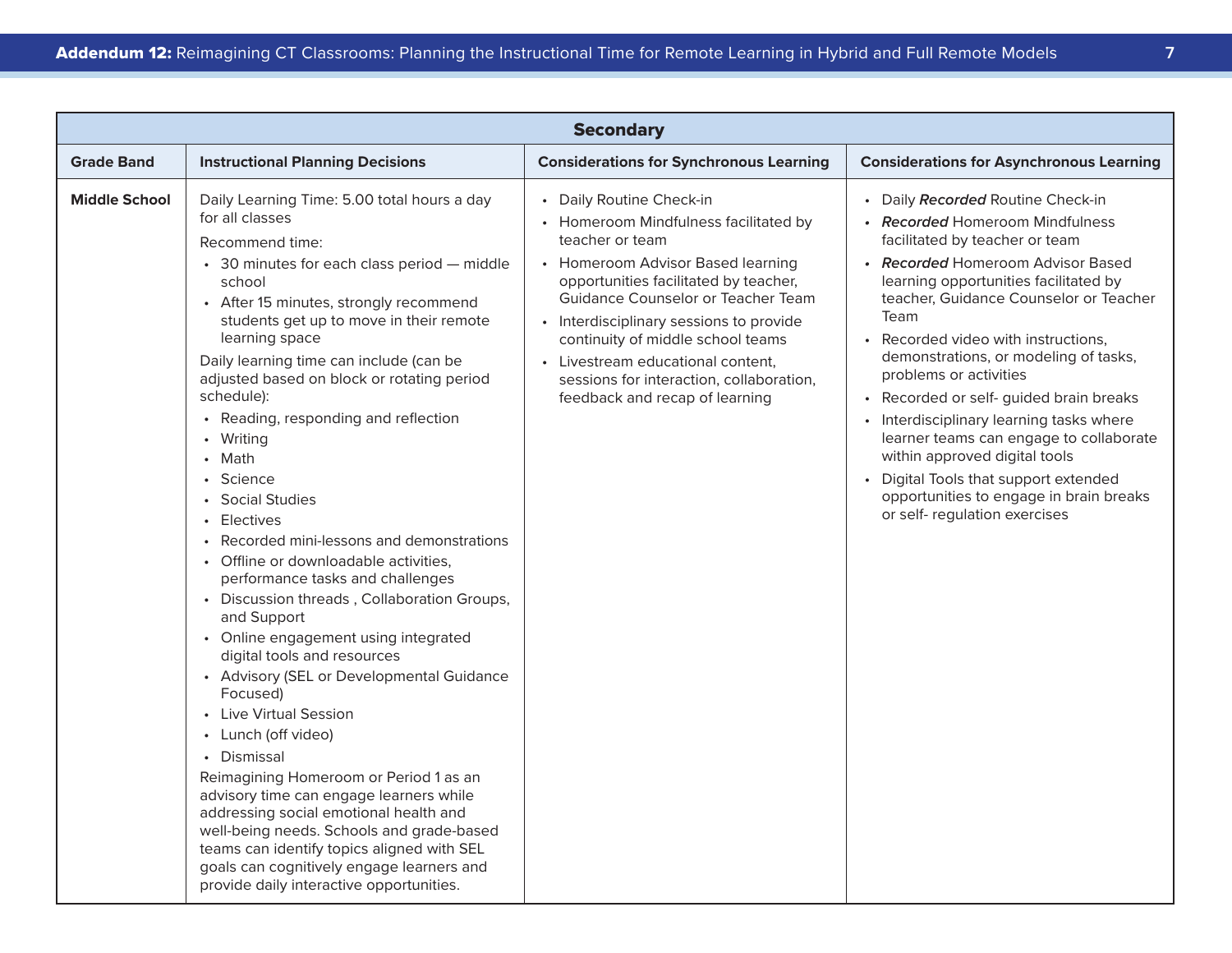| <b>Secondary</b>   |                                                                                                                                                                                                                                                                                                                                                                                                                                                                                                                                                                                                                                                                                                                                                                                                                                                                                                                                                                                                                                                                                                         |                                                                                                                                                                                                                                                                                                                             |                                                                                                                                                                                                                                                                                                                                                                                                                                                                                                                          |  |
|--------------------|---------------------------------------------------------------------------------------------------------------------------------------------------------------------------------------------------------------------------------------------------------------------------------------------------------------------------------------------------------------------------------------------------------------------------------------------------------------------------------------------------------------------------------------------------------------------------------------------------------------------------------------------------------------------------------------------------------------------------------------------------------------------------------------------------------------------------------------------------------------------------------------------------------------------------------------------------------------------------------------------------------------------------------------------------------------------------------------------------------|-----------------------------------------------------------------------------------------------------------------------------------------------------------------------------------------------------------------------------------------------------------------------------------------------------------------------------|--------------------------------------------------------------------------------------------------------------------------------------------------------------------------------------------------------------------------------------------------------------------------------------------------------------------------------------------------------------------------------------------------------------------------------------------------------------------------------------------------------------------------|--|
| <b>Grade Band</b>  | <b>Instructional Planning Decisions</b>                                                                                                                                                                                                                                                                                                                                                                                                                                                                                                                                                                                                                                                                                                                                                                                                                                                                                                                                                                                                                                                                 | <b>Considerations for Synchronous Learning</b>                                                                                                                                                                                                                                                                              | <b>Considerations for Asynchronous Learning</b>                                                                                                                                                                                                                                                                                                                                                                                                                                                                          |  |
| <b>High School</b> | Daily Learning Time: 5.00 total hours a day<br>for all classes<br>Recommend time:<br>• 30 minutes for each class - high school<br>• After 15 minutes, strongly recommend<br>students get up to move<br>Daily learning time can include:<br>• Reading, responding and reflection<br>• Writing<br>• Math<br>• Science<br>• Social Studies<br>• Electives<br>• Recorded mini-lessons and<br>demonstrations<br>• Offline or downloadable activities,<br>performance tasks and challenges<br><b>Discussion threads</b><br>• Online engagement using integrated<br>digital tools and resources<br>• Advisory (SEL or Developmental Guidance<br>Focused)<br>• Live Virtual Session<br>• Conferring with teachers, counselors and<br>support personal<br>• Lunch (off video)<br>• Dismissal<br>Reimagining Homeroom or Period 1 as an<br>advisory time can engage learners while<br>addressing social emotional health and<br>well- being needs. Schools and grade-based<br>teams can identify topics aligned with SEL<br>goals can cognitively engage learners and<br>provide daily interactive opportunities. | • Daily Routine Check-in<br>• Homeroom Mindfulness facilitated by<br>teacher or team<br>• Homeroom Advisor Based learning<br>opportunities facilitated by teacher,<br>Guidance Counselor or Teacher Team<br>• Livestream educational content,<br>sessions for interaction, collaboration,<br>feedback and recap of learning | • Daily Recorded Routine Check-in<br><b>Recorded Homeroom Mindfulness</b><br>facilitated by teacher or team<br><b>Recorded Homeroom Advisor Based</b><br>learning opportunities facilitated by<br>teacher, Guidance Counselor or Teacher<br>Team<br>Recorded video with instructions,<br>demonstrations, or modeling of tasks,<br>problems or activities<br>• Recorded or self- guided brain breaks<br>• Digital Tools that support extended<br>opportunities to engage in brain breaks<br>or self- regulation exercises |  |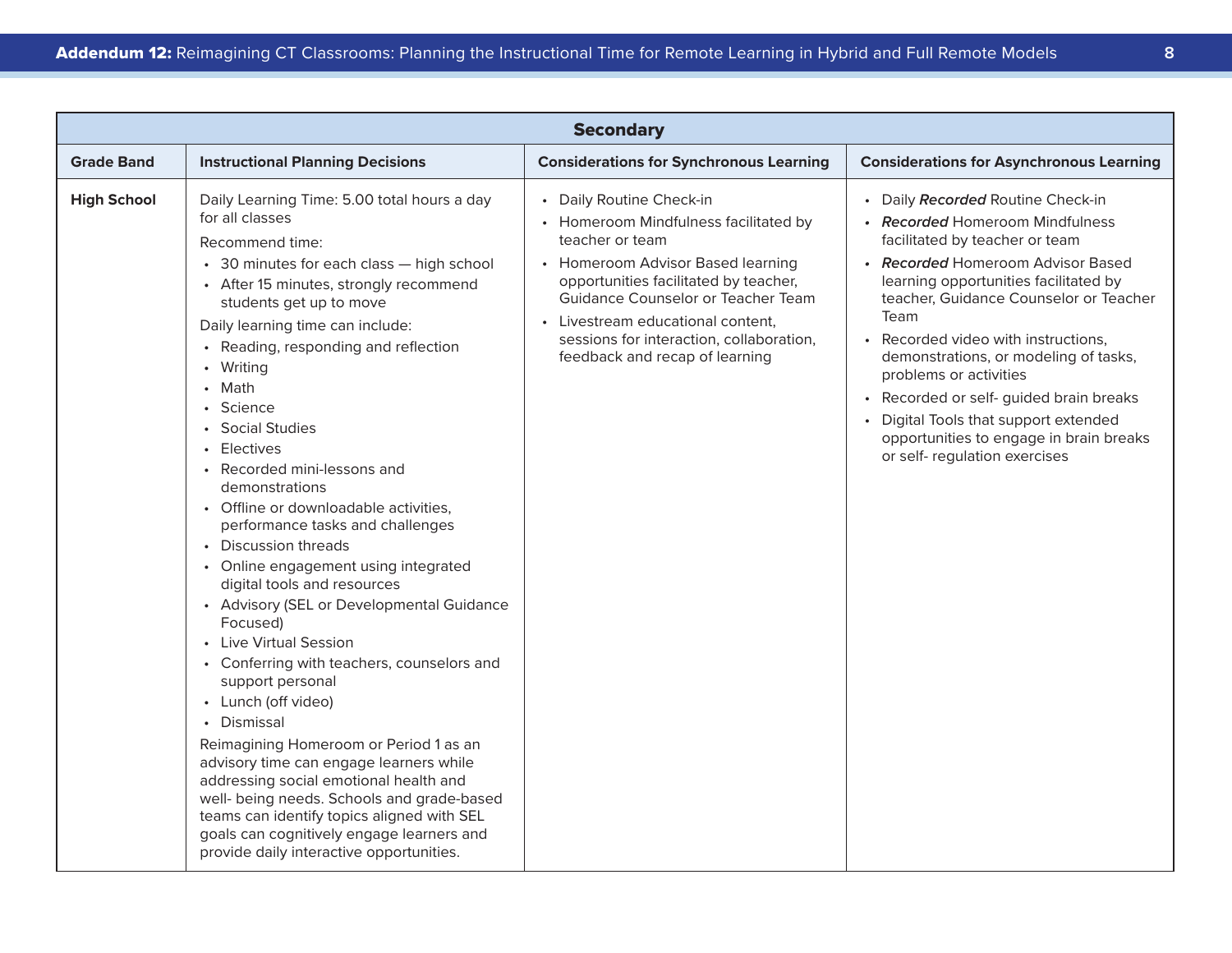|                                                           | <b>Specials and Elective Courses</b>                                                                                                                                                                                                           |                                                                                                                                                                                                                                                                                                       |  |  |  |
|-----------------------------------------------------------|------------------------------------------------------------------------------------------------------------------------------------------------------------------------------------------------------------------------------------------------|-------------------------------------------------------------------------------------------------------------------------------------------------------------------------------------------------------------------------------------------------------------------------------------------------------|--|--|--|
| <b>Elective</b>                                           | <b>Instructional Planning Decisions</b>                                                                                                                                                                                                        | <b>Considerations for Synchronous and Asynchronous Learning</b>                                                                                                                                                                                                                                       |  |  |  |
| <b>Arts</b><br>(Visual, Fine,<br>Performance)             | The time allotted for specials/electives will vary greatly<br>by school district and level. Suggested time frames for<br>specials should be given for the fraction of the school day/<br>year this class might normally represent. Encouraging | • COVID 19 Considerations for K-12 Music Instruction - Addendum 7<br>• Reopening Schools Planning Document - Physical Education<br>p. $35 - 36$                                                                                                                                                       |  |  |  |
| <b>Physical</b><br><b>Education</b><br>and Health         | daily student physical activity will be critical, while also<br>providing opportunities for meaningful activities in other<br>electives/specials. Students are accustomed to daily                                                             | Resources for designing high quality CTE programs from ACTE: https://<br>www.acteonline.org/professional-development/high-quality-cte-covid-<br>19-planning-guide/. Video demonstrations are an important instructional<br>strategy for remote CTE instructors, and one that many                     |  |  |  |
| <b>Library Media/</b><br><b>Digital Literacy</b>          | structured movement (such as Physical Education) as well<br>as unstructured movement (such as recess).<br>Participation in the Arts and other elective/specials,<br>and specialized course in CTE programs can aid in                          | • Learning Management Systems and other virtual tools enable instructors<br>to track the amount of time that a student is engaged online each day<br>or class period, and can help instructors to monitor learner effort and<br>progress. Embedded tools can provide opportunities for collaboration, |  |  |  |
| <b>World Language</b>                                     | the development of students as culturally-responsive,<br>compassionate, creative, and contributing members of                                                                                                                                  | demonstrations and feedback cycles.                                                                                                                                                                                                                                                                   |  |  |  |
| <b>Career and</b><br><b>Technical</b><br><b>Education</b> | society. Providing continuity of learning in these areas will<br>require innovative thinking and practices.                                                                                                                                    | When age appropriate, students can record themselves demonstrating<br>how to complete a task and submit to their teacher(s) for feedback.                                                                                                                                                             |  |  |  |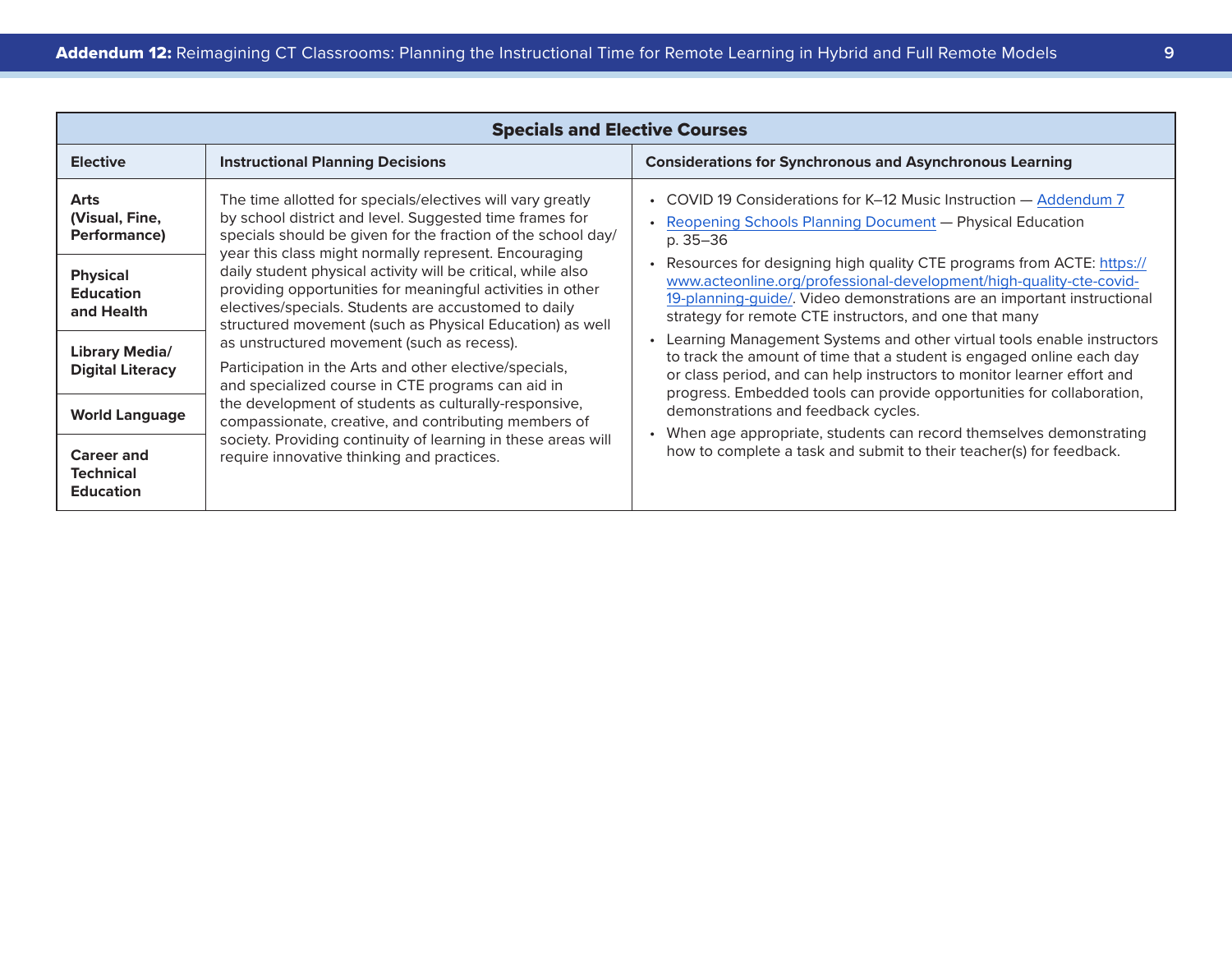## **Roles and Teaming**

We all have one thing in common: we want all Connecticut students to have an opportunity to access high quality and high impact learning experiences that develop their capacity to be college, career and life ready. In the development of a continuous learning plan, districts will need to consider the role of the parent, learner, educators, and administrators if the district is to be successful in reimagining classrooms, learning and teaching. Identified competencies by role are listed in the [Plan for Reimagining CT Classrooms](https://portal.ct.gov/-/media/SDE/COVID-19/ReimaginingCTClassrooms.pdf)  [for Continuous Learning](https://portal.ct.gov/-/media/SDE/COVID-19/ReimaginingCTClassrooms.pdf) beginning on page 4. Each list by role provide guidance on what to develop, expect and support as partners in reimagining CT classrooms for all learners.

#### **Measuring Learning and the CSDE Learner Framework**

The existing educational design requires attention on the CSDE learner framework. All students have realized and developed skills to own their learning in remote settings. To develop the outcomes of the Learner Framework, it will be important to recognize and nurture the ongoing development of these skills upon returning to school and classrooms.

The purpose of this learner framework is to support how CT educators reimagine the role of the student in the teaching and learning process when onsite and remote. Specifically, learning can be designed so that students can progress at their own pace based on demonstrated mastery. The four components of the CSDE Learner Framework will support the required redesign of the school day when onsite or remote. When in practice, schools can realize success in implementing a blended learning environment to accelerate learning and advance equity.

Using sensible, formative assessment practices and mastery-based grading, all teachers can monitor learning progress, provide timely, effective feedback and collaborate to coordinate supports when needed. CSDE [Sensible Assessment](https://portal.ct.gov/-/media/SDE/COVID-19/SensibleAssessmentPractices.pdf)  [Practices for 2020](https://portal.ct.gov/-/media/SDE/COVID-19/SensibleAssessmentPractices.pdf) and beyond includes a familiar improvement cycle on page 9 to determine what we already know about our learners by the numbers and beyond the numbers.

At the end of the year, the student is administered an on-grade summative assessment (which may be the state assessment for students in Grades 3–8 and 11) to evaluate overall achievement on the state standards.

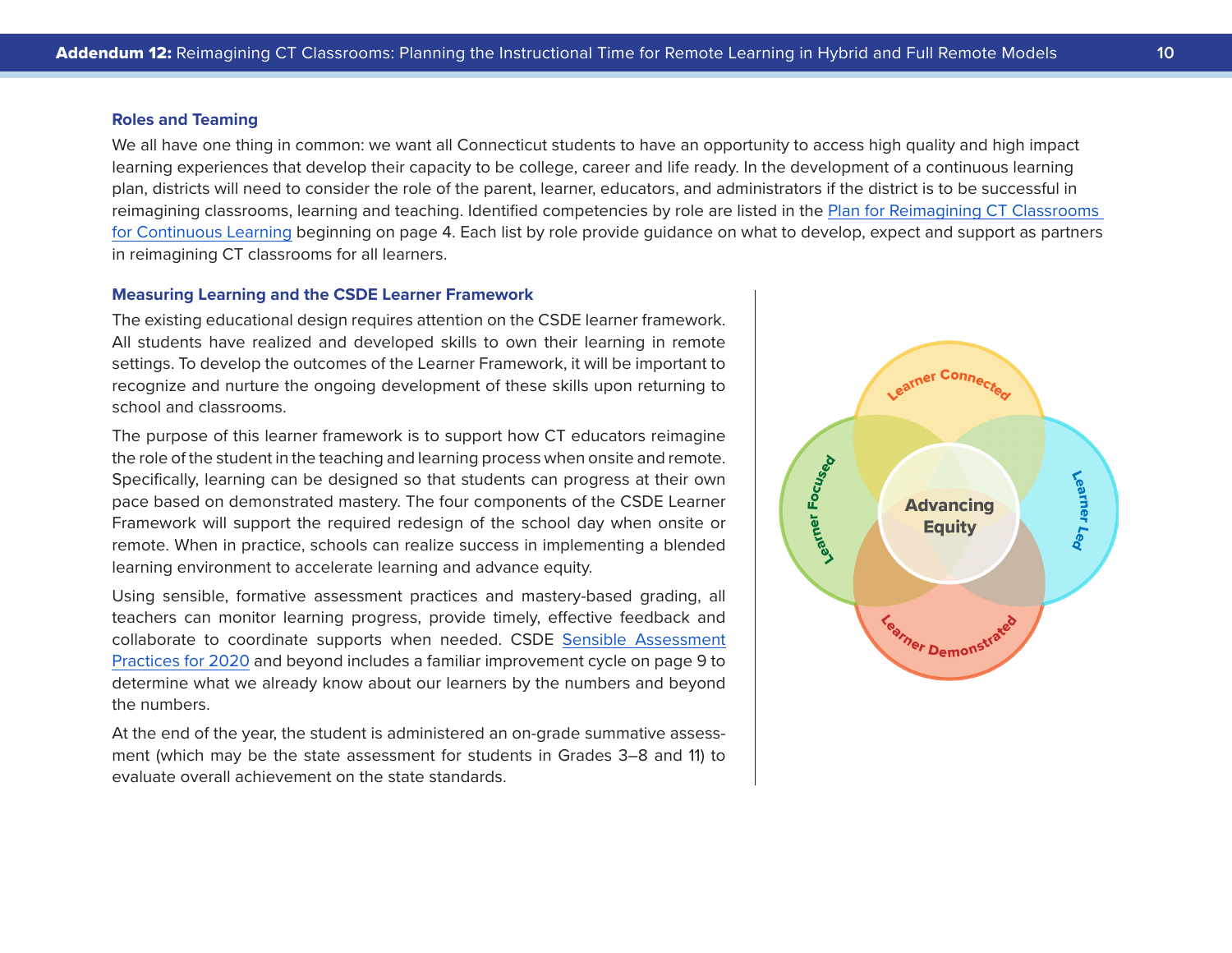<span id="page-10-0"></span>

| <b>201</b> lays for virtual Learning (Off-Site, Hypric of Remote)                                                                                                                                                                                                                                                                                                                                                                       |                                                                                                                                                                                                                                                                                                                                                                                                                        |                                                                                                                                                                                                                                                                                                                                                                                                                                                                                                                                  |                                                                                                                                                                                                                                                                                                                                                                                                                                                                           |                                                                                                                                                                                                                                                                                                                                                                                                                                                                                                                                                                      |  |
|-----------------------------------------------------------------------------------------------------------------------------------------------------------------------------------------------------------------------------------------------------------------------------------------------------------------------------------------------------------------------------------------------------------------------------------------|------------------------------------------------------------------------------------------------------------------------------------------------------------------------------------------------------------------------------------------------------------------------------------------------------------------------------------------------------------------------------------------------------------------------|----------------------------------------------------------------------------------------------------------------------------------------------------------------------------------------------------------------------------------------------------------------------------------------------------------------------------------------------------------------------------------------------------------------------------------------------------------------------------------------------------------------------------------|---------------------------------------------------------------------------------------------------------------------------------------------------------------------------------------------------------------------------------------------------------------------------------------------------------------------------------------------------------------------------------------------------------------------------------------------------------------------------|----------------------------------------------------------------------------------------------------------------------------------------------------------------------------------------------------------------------------------------------------------------------------------------------------------------------------------------------------------------------------------------------------------------------------------------------------------------------------------------------------------------------------------------------------------------------|--|
| <b>Plays to Plan, Prepare, Set the Stage</b>                                                                                                                                                                                                                                                                                                                                                                                            |                                                                                                                                                                                                                                                                                                                                                                                                                        |                                                                                                                                                                                                                                                                                                                                                                                                                                                                                                                                  |                                                                                                                                                                                                                                                                                                                                                                                                                                                                           |                                                                                                                                                                                                                                                                                                                                                                                                                                                                                                                                                                      |  |
| <b>Gather Evidence and</b><br><b>Communicate</b>                                                                                                                                                                                                                                                                                                                                                                                        | <b>Establish Commitments to</b><br><b>Learning and Teaching</b>                                                                                                                                                                                                                                                                                                                                                        | <b>Onboard Teacher</b>                                                                                                                                                                                                                                                                                                                                                                                                                                                                                                           | <b>Engage Community Partners</b><br>in Learning                                                                                                                                                                                                                                                                                                                                                                                                                           | <b>Simulate the Process</b>                                                                                                                                                                                                                                                                                                                                                                                                                                                                                                                                          |  |
| Gather and review evidence<br>of learning from extended<br>school closures. Analyze<br>evidence for lessons learned<br>and prioritize areas of focus<br>for a renewed approach<br>to blending learning on<br>site, in a hybrid and in<br>extended remote settings.<br>Establish daily schedules<br>taking into consideration<br>of family needs with<br>supports for synchronous<br>and asynchronous learning<br>specific to age group. | Clarify and communicate<br>roles within and across<br>teams for tech support and<br>teacher capacity. Establish<br>expectations for the quantity<br>and pacing of virtual lessons.<br>Communicate commitments<br>to the school day that<br>include opportunities for<br>engagement, telehealth,<br>support, extensions in<br>learning and access to<br>content, teachers and<br>supports throughout the<br>school day. | Onboarding requires access<br>to just in time training and<br>professional learning.<br>Leverage coaches, within<br>and across grade/content/<br>school PLC time, and<br>planning periods to help<br>teachers plan the resources<br>they'll need for digital<br>lessons. If resources allow,<br>consider alternative options<br>e.g., paper so students<br>with no or limited access<br>can continue learning.<br>Provide teachers time to<br>prepare and collaborate on<br>how to reimagine learning<br>regardless of location. | Schools provide more than<br>just learning for students.<br>Connect with community<br>partners to make plans<br>to address the whole<br>child. Consider the assets<br>available in your community<br>where resources could<br>be provided to students<br>and families. Consider<br>making resources available<br>throughout the day, in<br>multiple locations and<br>in multiple languages.<br>Leverage communication<br>tools of community partners<br>to ensure access. | Students, families and<br>educators benefit when<br>there are opportunities to<br>mimic the environment they<br>will learn and live in. Set<br>the stage for what's about<br>to come, so students can<br>feel prepared. Facilitate<br>a sample lesson in class,<br>and answer any questions.<br>Walk through simple steps<br>for logging in to various<br>applications, and to make<br>sure all students have the<br>login information they need.<br>Ensure students have what<br>they need to self regulate<br>and manage their learning<br>regardless of location. |  |
|                                                                                                                                                                                                                                                                                                                                                                                                                                         |                                                                                                                                                                                                                                                                                                                                                                                                                        | <b>Resources</b>                                                                                                                                                                                                                                                                                                                                                                                                                                                                                                                 |                                                                                                                                                                                                                                                                                                                                                                                                                                                                           |                                                                                                                                                                                                                                                                                                                                                                                                                                                                                                                                                                      |  |
| <b>CSDE Sensible Assessment</b><br><b>Practices</b><br><b>Stakeholder Engagement</b><br>Guide                                                                                                                                                                                                                                                                                                                                           | Plan for Reimagining CT<br><b>Classrooms for Continuous</b><br>Learning<br><b>CPRL Distance Learning</b><br>Framework<br><b>CSDE COVID 19 Resources</b><br>for Educators<br>Stakeholder Roles in<br>Virtual Learning - Plan for<br><b>Reimagining CT Classrooms</b><br>(p. 4)                                                                                                                                          | <b>CT Learning Hub</b><br>Planning for Virtual Lessons<br>- Plan for Reimagining CT<br>Classrooms (p. 6-10)<br><b>Four Ways to Facilitate</b><br><b>Virtual Learning</b><br><b>CSDE COVID 19 Resources</b><br>for Educators<br><b>CSDE Resources to Support</b><br><b>Student Learning</b><br>• Volume 1<br>• Volume 2<br>• Volume 4                                                                                                                                                                                             | <b>Social Emotional Learning</b><br><b>Hub</b><br><b>SEL Resources for Families</b><br><day care="" providers=""></day>                                                                                                                                                                                                                                                                                                                                                   | <b>CSDE Resources for</b><br><b>Families</b><br><b>CT Learning Hub</b><br>Wide Open School - Digital<br><b>Citizenship Curriculum</b>                                                                                                                                                                                                                                                                                                                                                                                                                                |  |

## **20 Plays for Virtual Learning (On-Site, Hybrid or Remote)**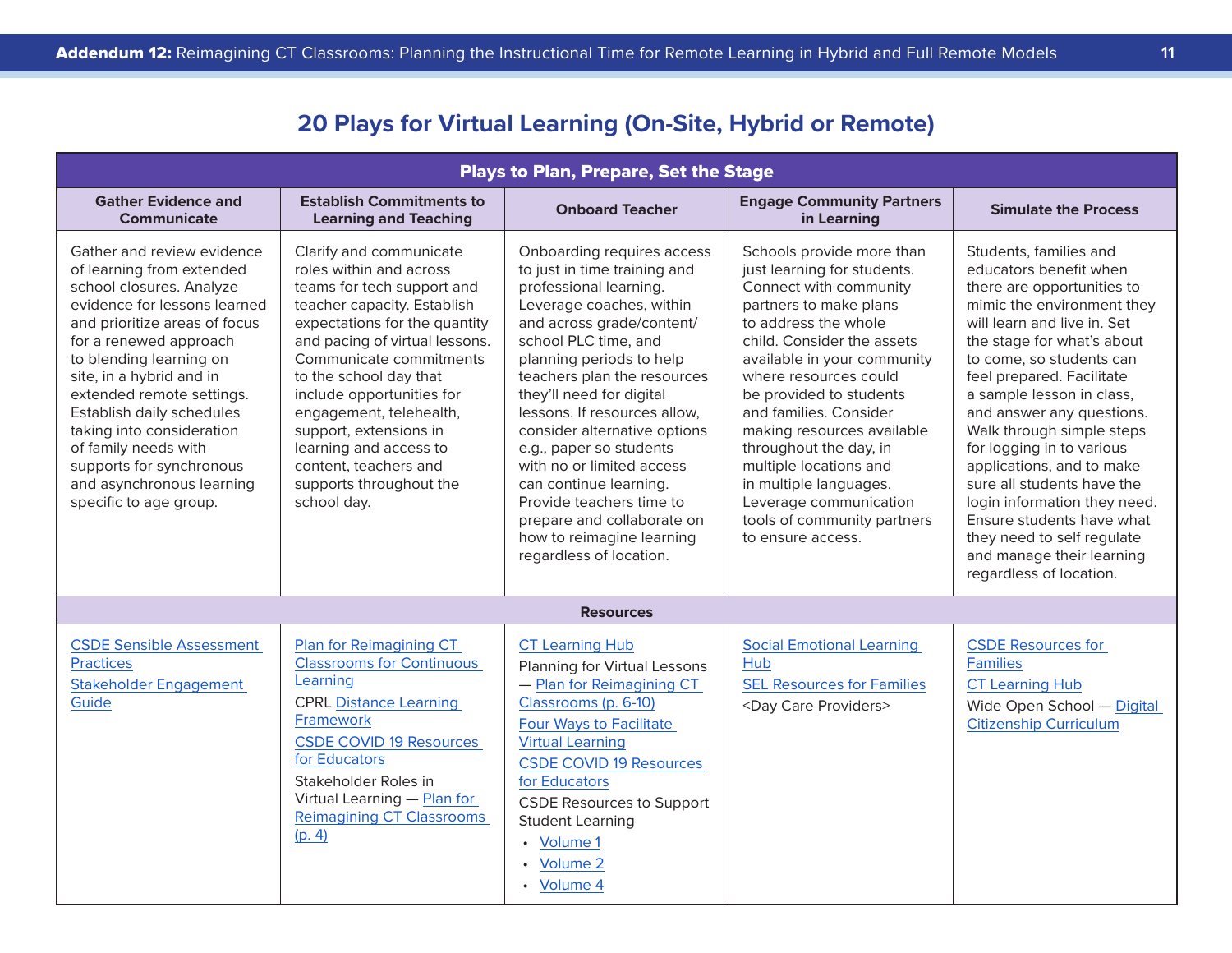| <b>Plays for Developing Compassionate Classrooms</b>                                                                                                                                                                                                                                                      |                                                                                                                                                                                                                                                                                                                                                                                                        |                                                                                                                                                                                                                                                                                                                                                                                                                |                                                                                                                                                                                                                                                                                                                                                                      |                                                                                                                                                                                                                                                                                                                                                                                                                                                                                                                                                                                                                             |
|-----------------------------------------------------------------------------------------------------------------------------------------------------------------------------------------------------------------------------------------------------------------------------------------------------------|--------------------------------------------------------------------------------------------------------------------------------------------------------------------------------------------------------------------------------------------------------------------------------------------------------------------------------------------------------------------------------------------------------|----------------------------------------------------------------------------------------------------------------------------------------------------------------------------------------------------------------------------------------------------------------------------------------------------------------------------------------------------------------------------------------------------------------|----------------------------------------------------------------------------------------------------------------------------------------------------------------------------------------------------------------------------------------------------------------------------------------------------------------------------------------------------------------------|-----------------------------------------------------------------------------------------------------------------------------------------------------------------------------------------------------------------------------------------------------------------------------------------------------------------------------------------------------------------------------------------------------------------------------------------------------------------------------------------------------------------------------------------------------------------------------------------------------------------------------|
| <b>Students First</b>                                                                                                                                                                                                                                                                                     | <b>Connecting Before Content</b>                                                                                                                                                                                                                                                                                                                                                                       | <b>Sharing Content</b>                                                                                                                                                                                                                                                                                                                                                                                         | <b>Submitting First Assignment</b>                                                                                                                                                                                                                                                                                                                                   | <b>Office Hours, Telehealth,</b><br><b>Wellness Breaks</b>                                                                                                                                                                                                                                                                                                                                                                                                                                                                                                                                                                  |
| Start small with a check-in<br>question that has students<br>reflect, respond, and refresh<br>the skills they will use as<br>they engage in learning<br>through this new format.<br>Build in extra time to model<br>how to use the software.<br>and be sure any tips/tricks<br>resources are shared again | Introduce a way for students<br>to collaborate and engage<br>with content through<br>discussion boards and<br>recorded responses. We<br>suggest making this an<br>easy win for students at first<br>so that as the questions<br>become more rigorous, they<br>are focused on the content<br>and not the collaboration<br>process. Remember to share<br>clear expectations for what<br>and how to post. | Add a video lesson to your<br>virtual platform, or text a<br>link to a YouTube video.<br>Keep the video portion no<br>longer than 10 minutes, and<br>consider covering content<br>that isn't brand new to<br>students. This might be<br>a great time to create a<br>how-to lesson that reminds<br>students (and parents) how<br>to navigate through the<br>process and resources in<br>the upcoming days/weeks | Students have shared.<br>learned, and collaborated.<br>Now it's time for them to<br>demonstrate learning. Use<br>email, LMS, blog, or Google<br>Classroom for students to<br>show their work. Students<br>can use the device camera<br>to take a picture and share<br>through approved district<br>tools and or LMS i.e., Google<br>Classroom, Schoology,<br>Canvas. | Learning transcends location<br>in relevant and innovative<br>ways, connected to families,<br>educators, communities<br>and other identified student<br>networks to provide a strong<br>web of care. Set aside time<br>to be online so families and<br>students can connect virtu-<br>ally. Use this time to answer<br>questions, chat, and gain<br>feedback on the process so<br>far. Model for students how<br>to use software features.<br>Consider recording and<br>sharing your office hour for<br>those who cannot join live,<br>if conversation is universally<br>relevant not specific to an<br>individual student. |
|                                                                                                                                                                                                                                                                                                           |                                                                                                                                                                                                                                                                                                                                                                                                        | <b>Resources</b>                                                                                                                                                                                                                                                                                                                                                                                               |                                                                                                                                                                                                                                                                                                                                                                      |                                                                                                                                                                                                                                                                                                                                                                                                                                                                                                                                                                                                                             |
| <b>Social Emotional Learning</b><br><b>Hub</b><br>35 Questions for Student<br><b>Reflection</b>                                                                                                                                                                                                           | Plan for Reimagining CT<br><b>Classrooms for Continuous</b><br>Learning<br><b>CPRL Distance Learning</b><br>Framework<br>Stakeholder Roles in<br>Virtual Learning - Plan for<br><b>Reimagining CT Classrooms</b><br>(p. 4)                                                                                                                                                                             | <b>CT Learning Hub</b><br>Planning for Synchronous<br>and Asynchronous Learning<br>- Plan for Reimagining CT<br>Classrooms (p. 10)<br><b>Four Ways to Facilitate</b><br><b>Virtual Learning</b><br><b>CSDE COVID 19 Resources</b><br>for Educators<br><b>CSDE Resources to Support</b><br><b>Student Learning</b><br>• Volume 1<br>Volume 2<br>$\bullet$<br>• Volume 4                                         | <b>CSDE Resources to Support</b><br><b>Student Learning</b><br>• Volume 1<br>• Volume 2<br>Submitting assignments on<br><b>Google Classroom</b>                                                                                                                                                                                                                      | <b>CSDE Resources for</b><br><b>Families</b><br><b>CT Learning Hub</b><br><b>Blended Learning</b><br><b>Environment Success</b><br>Factors - Plan for<br><b>Reimagining CT Classrooms</b><br>(p. 8)                                                                                                                                                                                                                                                                                                                                                                                                                         |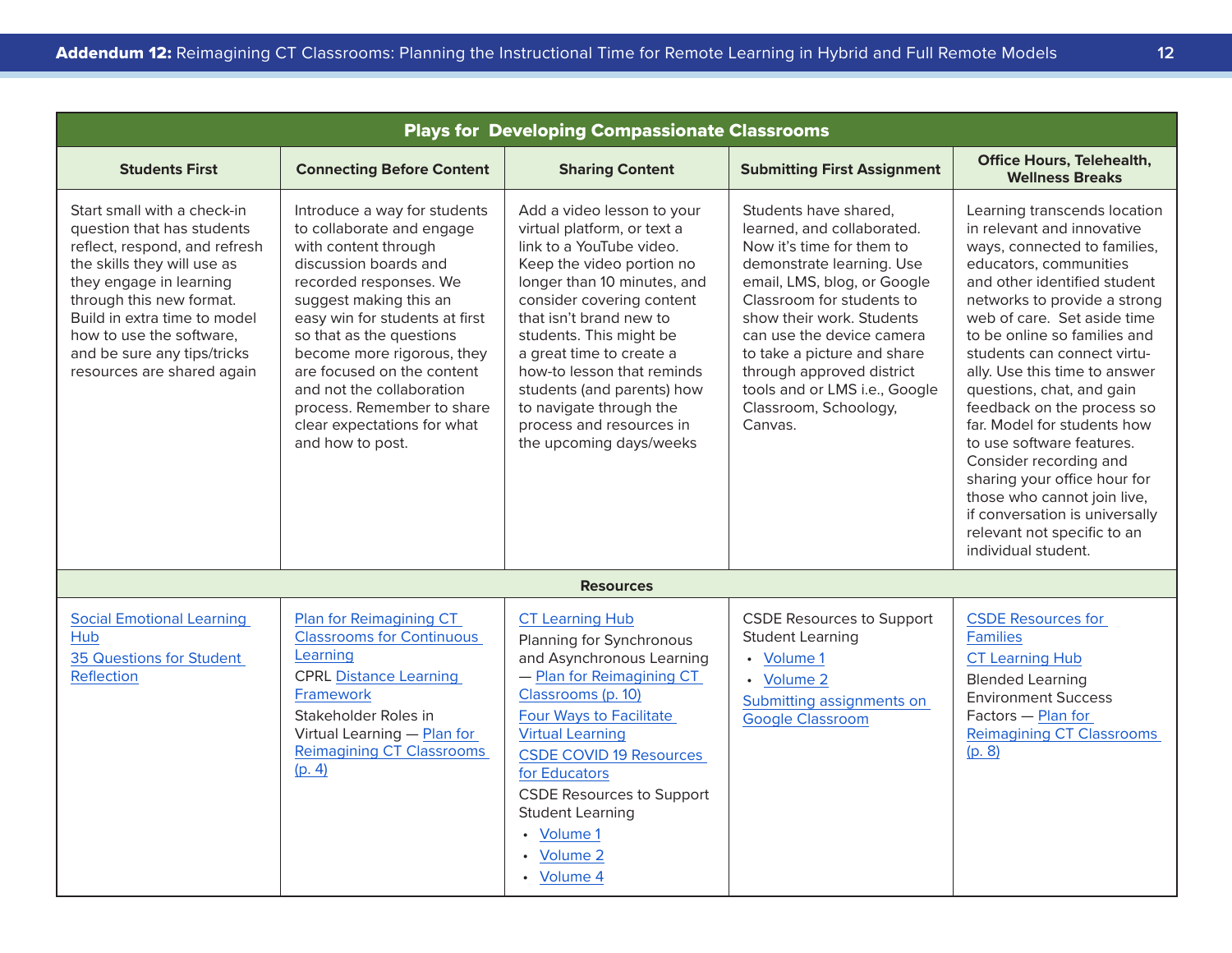| Plays for Ensuring High Quality, High Impact Learning and Engagement                                                                                                                                                                                                                                                                                                                                                                                                                                                                                |                                                                                                                                                                                                                                                                                                                                                                                                                                 |                                                                                                                                                                                                                                                                                                                                                                                                                                                                                                  |                                                                                                                                                                                                                                                                                                                                                                                                                                                                                                   |                                                                                                                                                                                                                                                                                                                                                                                                             |
|-----------------------------------------------------------------------------------------------------------------------------------------------------------------------------------------------------------------------------------------------------------------------------------------------------------------------------------------------------------------------------------------------------------------------------------------------------------------------------------------------------------------------------------------------------|---------------------------------------------------------------------------------------------------------------------------------------------------------------------------------------------------------------------------------------------------------------------------------------------------------------------------------------------------------------------------------------------------------------------------------|--------------------------------------------------------------------------------------------------------------------------------------------------------------------------------------------------------------------------------------------------------------------------------------------------------------------------------------------------------------------------------------------------------------------------------------------------------------------------------------------------|---------------------------------------------------------------------------------------------------------------------------------------------------------------------------------------------------------------------------------------------------------------------------------------------------------------------------------------------------------------------------------------------------------------------------------------------------------------------------------------------------|-------------------------------------------------------------------------------------------------------------------------------------------------------------------------------------------------------------------------------------------------------------------------------------------------------------------------------------------------------------------------------------------------------------|
| <b>Gather Formative Evidence</b><br>and Communicate                                                                                                                                                                                                                                                                                                                                                                                                                                                                                                 | <b>Leverage Digital Tools,</b><br><b>Resources and Content</b>                                                                                                                                                                                                                                                                                                                                                                  | <b>Monitoring Student Data</b><br>and Progress                                                                                                                                                                                                                                                                                                                                                                                                                                                   | 1:1 Teacher - Student<br><b>Feedback Sessions</b>                                                                                                                                                                                                                                                                                                                                                                                                                                                 | <b>Personalize</b><br><b>Instructional Resources</b>                                                                                                                                                                                                                                                                                                                                                        |
| Continuous improvement with<br>a focus on the instructional<br>core requires gathering<br>formative evidence and<br>data to make intentional<br>instructional moves. Offer an<br>entry or an exit ticket as part of<br>the virtual lesson so students<br>have a clear understanding of<br>the standards/skills they have<br>already mastered versus those<br>they will be focused on during<br>upcoming virtual lessons. Use<br>student data to update the<br>resources you share. Consider<br>implementing sensible<br>assessment review protocol. | Many online platforms have<br>content aligned to grade<br>level standards. Leverage<br>existing digital resources to<br>help students dive deeper<br>into their learning while not<br>physically in school. When<br>choosing materials, organize<br>and share with suggested<br>times so students and families<br>have a more clear idea of the<br>pace at which you expect<br>them to progress.                                | Work with students to begin<br>to develop progress trackers.<br>These will allow them to track<br>and reflect on the progress of<br>their work over time. A simple<br>data tracker could include<br>the list of standards to be<br>mastered in a unit, a column<br>for noting mastery, and a<br>column for the evidence<br>students used to indicate<br>mastery. Consider using an ID<br>number to add anonymity.                                                                                | CT Students have shared their<br>desire to connect early and<br>often with their teachers when<br>working remotely. Connecting<br>with students one-on-one<br>to discuss progress and<br>performance can be helpful<br>feedback as they continue<br>to get comfortable with this<br>learning process. Helping<br>students understand what<br>they are doing well and where<br>they need to focus more<br>attention will help them make<br>informed decisions regarding<br>their learning choices. | Based on what you've learned<br>about students' mastery of the<br>content, tailor resources to<br>the needs of different groups.<br>Label resources in your<br>digital platform so students<br>have access to content that's<br>appropriately challenging<br>for them, or if the learning<br>management system allows,<br>assign different resources<br>and assignments to specific<br>students and groups. |
|                                                                                                                                                                                                                                                                                                                                                                                                                                                                                                                                                     |                                                                                                                                                                                                                                                                                                                                                                                                                                 | <b>Resources</b>                                                                                                                                                                                                                                                                                                                                                                                                                                                                                 |                                                                                                                                                                                                                                                                                                                                                                                                                                                                                                   |                                                                                                                                                                                                                                                                                                                                                                                                             |
| Data Review Protocol -<br><b>CSDE Sensible Assessment</b><br>Practices (p. 9)                                                                                                                                                                                                                                                                                                                                                                                                                                                                       | CT Learning Hub - Online<br>Learning Content Hub -<br>LearnPlatform<br>Plan for Reimagining CT<br><b>Classrooms for Continuous</b><br>Learning<br><b>CPRL Distance Learning</b><br>Framework<br><b>CSDE COVID 19 Resources</b><br>for Educators<br>Stakeholder Roles in<br>Virtual Learning - Plan for<br><b>Reimagining CT Classrooms</b><br>(p. 4)<br><b>CSDE Resources to Support</b><br><b>Student Learning</b><br>Volume 1 | <b>CT Learning Hub</b><br>CSDE PD Playlist - How to<br>Keep Student Attention in a<br><b>Virtual Classroom</b><br>Planning for Virtual Lessons<br>- Plan for Reimagining CT<br>Classrooms (p. 6-10)<br><b>Four Ways to Facilitate Virtual</b><br>Learning<br><b>CSDE COVID 19 Resources</b><br>for Educators<br><b>CSDE Resources to Support</b><br><b>Student Learning</b><br>• Volume 1<br>• Volume 2<br>• Volume 4<br><b>Improving Student Engagement</b><br><b>Promising Practices Brief</b> | Plan for Reimagining CT<br>Classrooms (p. 8)<br>Teacher-led conferencing<br>How-To-Guide for Student<br>Conferencing<br>Conferencing artifacts                                                                                                                                                                                                                                                                                                                                                    | <b>CT Learning Hub</b><br><b>CSDE Mastery Based</b><br><b>Learning Resource Center</b>                                                                                                                                                                                                                                                                                                                      |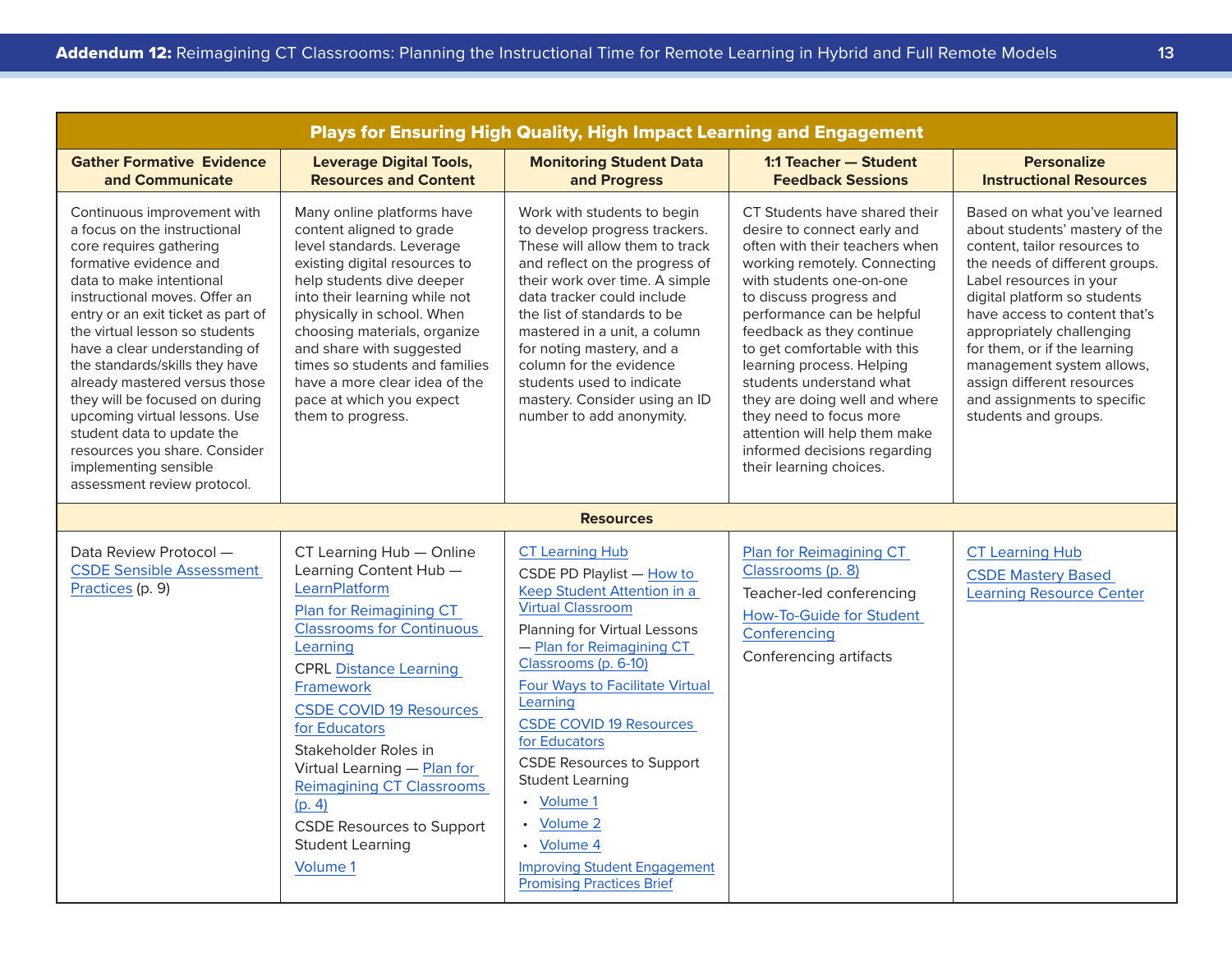| <b>Plays for Elevating Learner Choice and Voice</b>                                                                                                                                                                                                                                                                                                                                                                                                                                          |                                                                                                                                                                                                                                                                                                                                                                                                                                                                                                                                                                   |                                                                                                                                                                                                                                                                                                                                                                                                                                                                                                                                                                                          |                                                                                                                                                                                                                                                                                                                                                                                                      |                                                                                                                                                                                                                                                                                                                                                                                                                                                                                                                                    |
|----------------------------------------------------------------------------------------------------------------------------------------------------------------------------------------------------------------------------------------------------------------------------------------------------------------------------------------------------------------------------------------------------------------------------------------------------------------------------------------------|-------------------------------------------------------------------------------------------------------------------------------------------------------------------------------------------------------------------------------------------------------------------------------------------------------------------------------------------------------------------------------------------------------------------------------------------------------------------------------------------------------------------------------------------------------------------|------------------------------------------------------------------------------------------------------------------------------------------------------------------------------------------------------------------------------------------------------------------------------------------------------------------------------------------------------------------------------------------------------------------------------------------------------------------------------------------------------------------------------------------------------------------------------------------|------------------------------------------------------------------------------------------------------------------------------------------------------------------------------------------------------------------------------------------------------------------------------------------------------------------------------------------------------------------------------------------------------|------------------------------------------------------------------------------------------------------------------------------------------------------------------------------------------------------------------------------------------------------------------------------------------------------------------------------------------------------------------------------------------------------------------------------------------------------------------------------------------------------------------------------------|
| <b>Learner Connected</b><br><b>Opportunities</b>                                                                                                                                                                                                                                                                                                                                                                                                                                             | <b>Learner Led:</b><br><b>Elevating Learner Choice</b>                                                                                                                                                                                                                                                                                                                                                                                                                                                                                                            | <b>Learner Demonstrated</b><br><b>Opportunities</b>                                                                                                                                                                                                                                                                                                                                                                                                                                                                                                                                      | <b>Learner Focused: Gather</b><br>and Analyze Evidence<br>for Differentiations and<br><b>Personalization</b>                                                                                                                                                                                                                                                                                         | <b>Learner Connected</b><br><b>Affirmations and Virtual</b><br><b>Celebrations</b>                                                                                                                                                                                                                                                                                                                                                                                                                                                 |
| Finding ways to move class-<br>room routines for coming<br>together as a classroom<br>community from a physical<br>to a virtual space is critical to<br>the development of student<br>networks and collaboration<br>skills. Pause for a virtual<br>circle that includes a way<br>for students to respond to<br>a check-in question, so you<br>can continue to build your<br>virtual community. We also<br>suggest holding office hours<br>for students that want to<br>connect in real time. | As students continue virtual<br>lessons, set aside time to<br>review expectations for how<br>students will demonstrate<br>learning by choosing an<br>activity and completing the<br>tasks. Be sure to answer any<br>questions students have<br>and clarify your expectations<br>for their work. As students<br>reflect on their learning,<br>develop ways for students to<br>establish goals and targets to<br>support engagement, voice<br>and self-regulation. Student<br>goal setting supports the<br>development of a district<br>identified learner profile. | Offer students 3 (or more)<br>different ways to show what<br>they've learned with an in-<br>tentional focus on rigor and<br>equity of choices. Consider<br>having a single rubric for all<br>options. Be mindful of the<br>technology and resources<br>options offer, keeping eq-<br>uity at the forefront of your<br>planning. When students<br>have multiple ways for<br>demonstrating their learner,<br>the level of engagement and<br>mastery can increase. This<br>approach also takes into<br>consideration the availability<br>of resources when learning<br>in remote locations. | We know all students have<br>different experiences during<br>virtual learning. Use time<br>to ensure you have the<br>evidence and data you<br>need to start planning for<br>differentiated stations, so<br>you can best meet the<br>various needs of your<br>learners.<br>Curriculum Playlists can<br>provide a structure to<br>differentiate and personalize<br>learning specific to the<br>learner | Providing opportunities in<br>a virtual space to connect<br>with teachers and peers has<br>the potential to cultivate and<br>increase relationships. Have<br>students create affirmations<br>about their classmates. This<br>will help foster a positive<br>learning environment,<br>whether virtual or back in<br>the classroom. Take time to<br>celebrate the work everyone<br>did during this virtual time,<br>and set expectations for<br>your first few days back<br>together to alleviate any<br>stress students might feel. |
|                                                                                                                                                                                                                                                                                                                                                                                                                                                                                              |                                                                                                                                                                                                                                                                                                                                                                                                                                                                                                                                                                   | <b>Resources</b>                                                                                                                                                                                                                                                                                                                                                                                                                                                                                                                                                                         |                                                                                                                                                                                                                                                                                                                                                                                                      |                                                                                                                                                                                                                                                                                                                                                                                                                                                                                                                                    |
| Plan for Reimagining CT<br><b>Classrooms for Continuous</b><br>Learning (p. $6-7$ )<br>PD Playlists for Blend-<br>ed Learning and Student<br>Engagement - Educator<br><b>Learning Hub</b>                                                                                                                                                                                                                                                                                                    | Plan for Reimagining CT<br><b>Classrooms for Continuous</b><br>Learning (p. $6-7$ )<br><b>CPRL Distance Learning</b><br>Framework<br><b>CSDE COVID 19 Resources</b><br>for Educators<br>Stakeholder Roles in Virtual<br>Learning - Plan for Reimag-<br>ining CT Classrooms (p. 4)                                                                                                                                                                                                                                                                                 | Online Content Learning Re-<br>sources - CT Learning Hub<br>Planning for Virtual Lessons<br>- Plan for Reimagining CT<br>Classrooms (p. 6-10)<br><b>Four Ways to Facilitate</b><br><b>Virtual Learning</b><br><b>CSDE COVID 19 Resources</b><br>for Educators<br><b>CSDE Resources to Support</b><br><b>Student Learning</b><br>• Volume 1<br>Volume <sub>2</sub><br>$\bullet$<br>• Volume 4                                                                                                                                                                                             | Plan for Reimagining CT<br><b>Classrooms for Continuous</b><br>Learning (p. $6-7$ )<br>CSDE PD Playlists for Blend-<br>ed Learning and Student<br>Engagement - Educator<br><b>Learning Hub</b><br><b>Curriculum Playlist Building</b>                                                                                                                                                                | Plan for Reimagining CT<br><b>Classrooms for Continuous</b><br>Learning (p. $6-7$ )<br><b>CT Learning Hub</b><br><b>The Compliments Project</b>                                                                                                                                                                                                                                                                                                                                                                                    |

\* Adapted from Education Elements First 20 Days of Virtual Learning, 2020, with permission